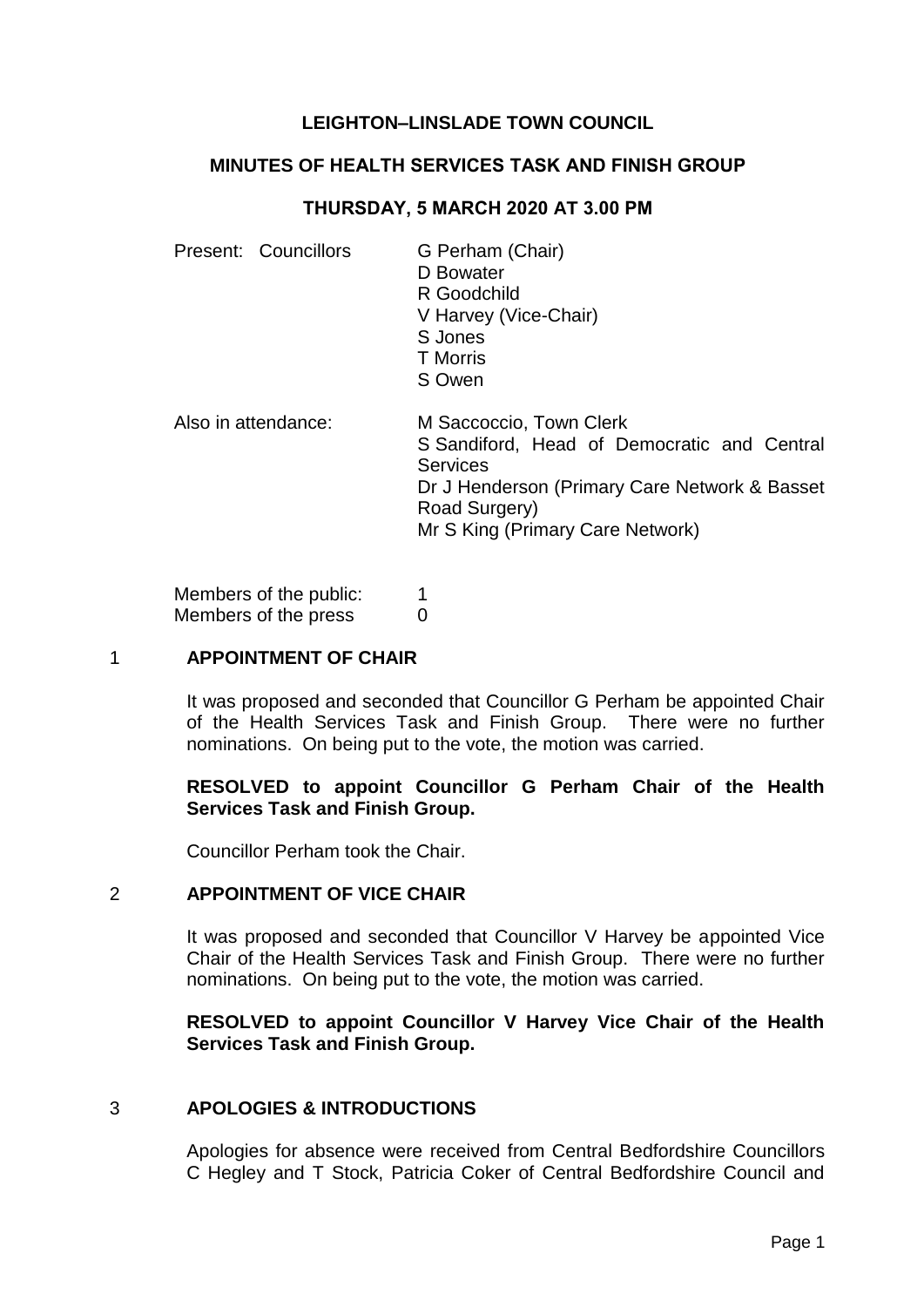Diana Blackmun of Healthwatch Central Bedfordshire, all of whom had preexisting calendar commitments.

For health reasons Cllr B Spurr would be replaced on the group by Councillor G Perham.

## 4 **DECLARATIONS OF INTEREST**

Members were asked to declare any interests, including the nature of those interests, which they had in any of the items under consideration at this meeting.

Councillor D Bowater declared an interest as Vice Chair of the Central Bedfordshire Social Care, Health and Housing Overview and Scrutiny Committee and as a member of the Beds, Luton and Milton Keynes Health overview and scrutiny committee.

## 5 **QUESTIONS FROM THE PUBLIC**

There were no questions from members of the public.

#### 6 **GROUP AIMS**

Representatives of the Primary Care Network were thanked for attending and invited to give an update on healthcare provision in the town.

The group was advised that the Primary Care Network (PCN) focus was for the three GP practices in the town to work together to provide patient services for the locality, to benefit local residents. For example, a drop in blood testing clinic open to patients of all three practices. It was possible that some diagnostic services might be brought in. The PCN was fortunate to have three practices across four sites, thereby having sufficient accommodation available. Its focus was purely on primary health services, having limited scope and limited budget. The creation of PCNs was new and the Leighton-Linslade PCN was felt to be more advanced than some others.

The aim of the PCN was felt to be fundamentally different from the aim of the Bedfordshire Clinical Commissioning Group, which was understood to be the development of a "health hub" for the town which would combine primary care service and social care services, with the possible addition of mental health services and some diagnostic services.

The group agreed that more co-operation between GP practices could only be a good thing for patients but it was recognised that long term planning was difficult given the lack of clarity about BCCG aspirations.

It was unclear whether the five health hubs proposed for the Central Bedfordshire area were all to be operated on a similar model or whether the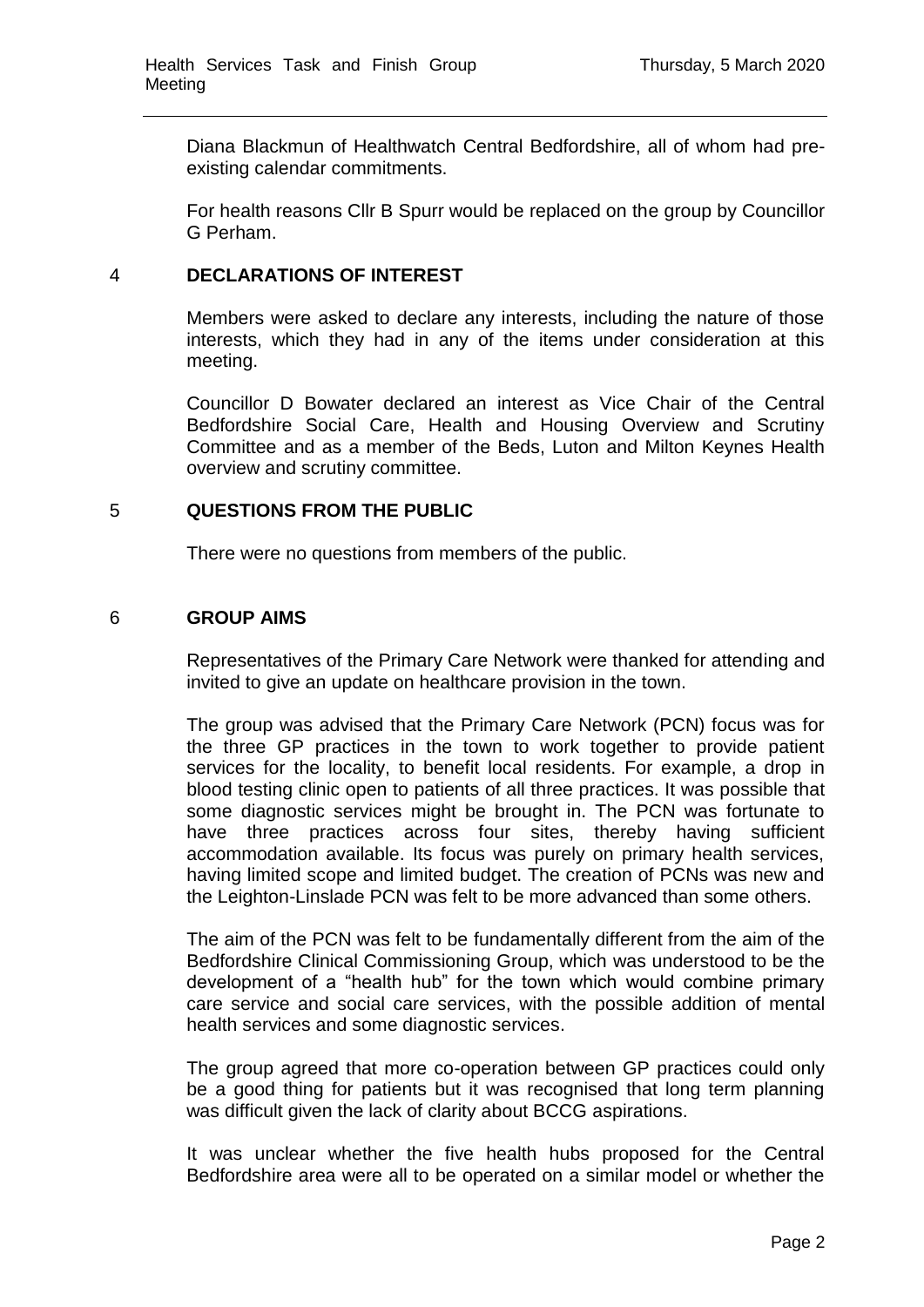individual needs of each locality would impact on the specification for each hub.

The group agreed that further information should be sought from the Bedfordshire Clinical Commissioning Group and an invitation extended to attend the next meeting in order to provide the group with greater clarity on health hub proposals.

**RESOLVED to request from the Bedfordshire Clinical Commissioning Group:** 

- **1) The original health hub proposal/plan which it was understood had been presented to the Central Bedfordshire Health and Wellbeing Board.**
- **2) The latest progress/implementation report on the county-wide health hub project.**
- **3) Clarification on proposed funding arrangements for health hubs.**
- **4) The specification and intended services to be provided at the Dunstable and Biggleswade health hubs**
- **5) The space/location requirements for the Dunstable and Biggleswade health hubs**
- **6) Attendance at a future meeting of the group.**

It was felt by the group that the information to be requested should already be in existence and possibly already in the public domain. It was hoped that BCCG would be able to provide this quickly and that the information would then help to inform further discussions about the possible location, size and specification of a health hub in Leighton-Linslade.

Discussion took place regarding whether the Task and Finish group was the most appropriate forum or whether the project might be better managed through the Leighton-Linslade Partnership (Joint) Committee. It was noted that the Partnership Committee already had a significant remit and its meetings would probably not allow for sufficient time to discuss this specific matter in adequate detail. No changes would be made to current arrangements.

It was suggested that the minutes of group meetings also be presented to the Central Bedfordshire Health and Wellbeing Board.

The group discussed the proposed aims of the Task and Finish Group. On being put to the vote, the following was agreed (four in favour, one against, one abstention).

**RESOLVED that aims of the Health Services Task and Finish Group would be:**

**1. To press Bedfordshire Clinical Commissioning Group (BCCG) and Central Bedfordshire Council's Health and Wellbeing Board (HWB) to**